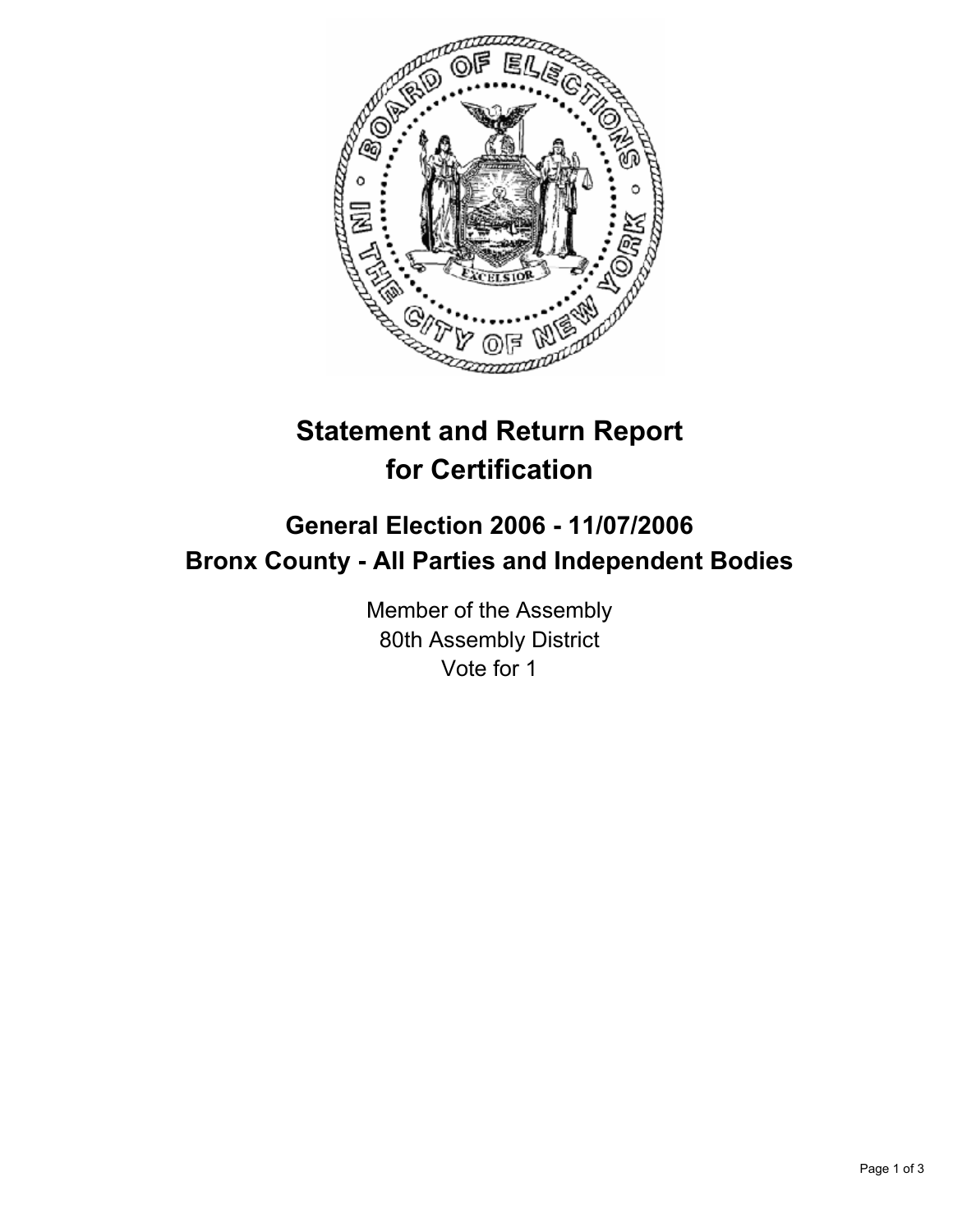

## **Assembly District 80**

| PUBLIC COUNTER                   | 16,708 |
|----------------------------------|--------|
| <b>EMERGENCY</b>                 | 121    |
| ABSENTEE/MILITARY                | 442    |
| AFFIDAVIT                        | 408    |
| <b>Total Ballots</b>             | 17,774 |
| FRANK OLIVO (REPUBLICAN)         | 2,532  |
| NAOMI RIVERA (DEMOCRATIC)        | 10,542 |
| JOSEPH A THOMPSON (CONSERVATIVE) | 1,062  |
| <b>Total Votes</b>               | 14,136 |
| Unrecorded                       | 3,638  |